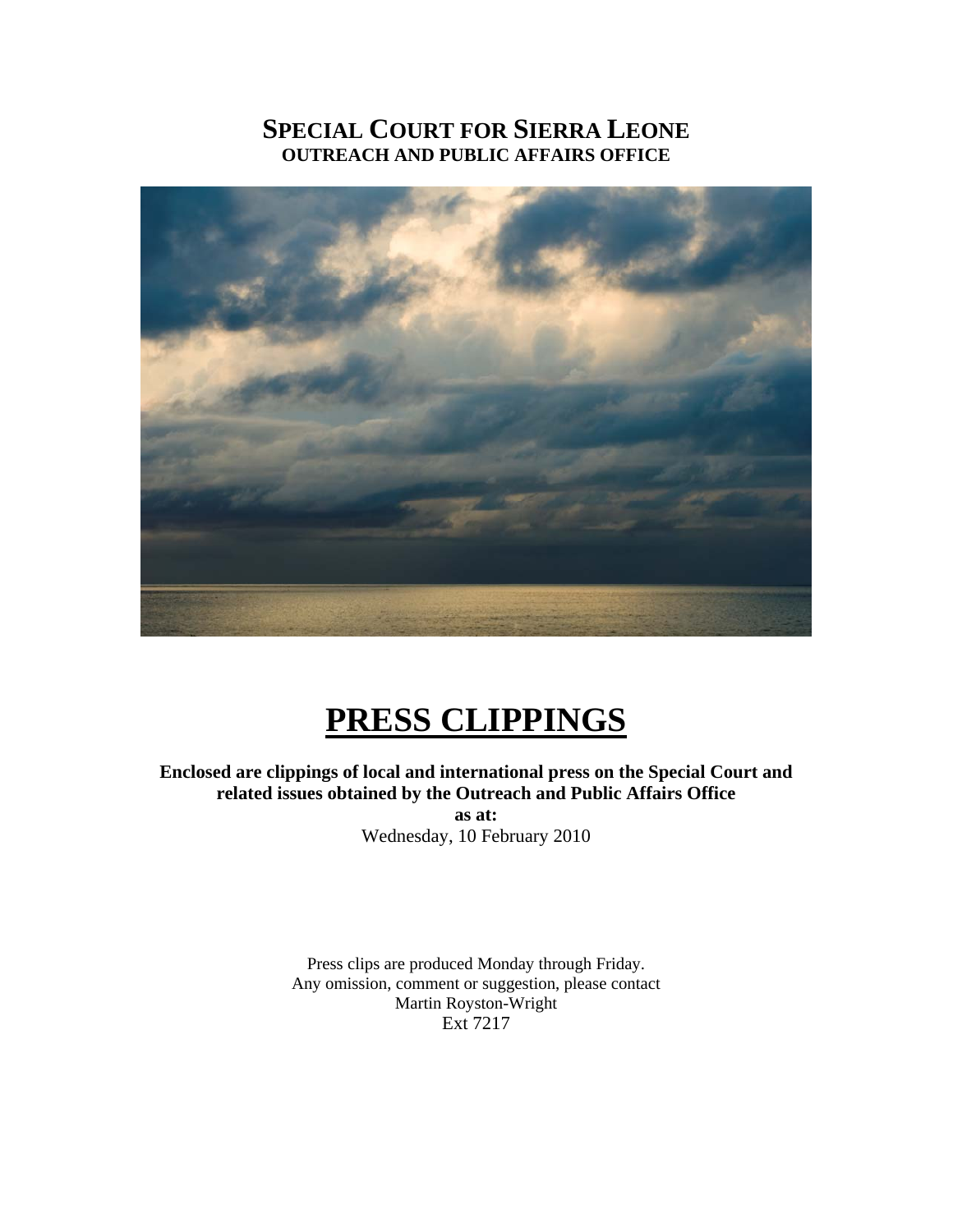| <b>Local News</b>                                                                |              |
|----------------------------------------------------------------------------------|--------------|
| Taylor Accuses Special Court of Conspiracy / Concord Times                       | Page 3       |
| Taylor Trial Adjourned / Premier News                                            | Page 4       |
| Taylor Trial Adjourned for one Week / The Exclusive                              | Page 5       |
| <b>International News</b>                                                        |              |
| Taylor's Sierra Leone Verdict by Year End / ICC                                  | Page 6       |
| Charles Taylor Trial Adjourned / Daily Observer                                  | Page 7       |
| Sierra Leone Should not abandon Special Court Detainees / The Patriotic Vanguard | Pages $8-10$ |
| UNMIL Public Information Office Media Summary / UNMIL                            | Pages 11-16  |
| Appeal Chamber Upholds Arrest Warrant Appeal / The Hague Justice Portal          | Page 17      |
| Rwandan Mayor Pleads not Guilty at Genocide Tribunal / ICTR                      | Page 18      |
|                                                                                  |              |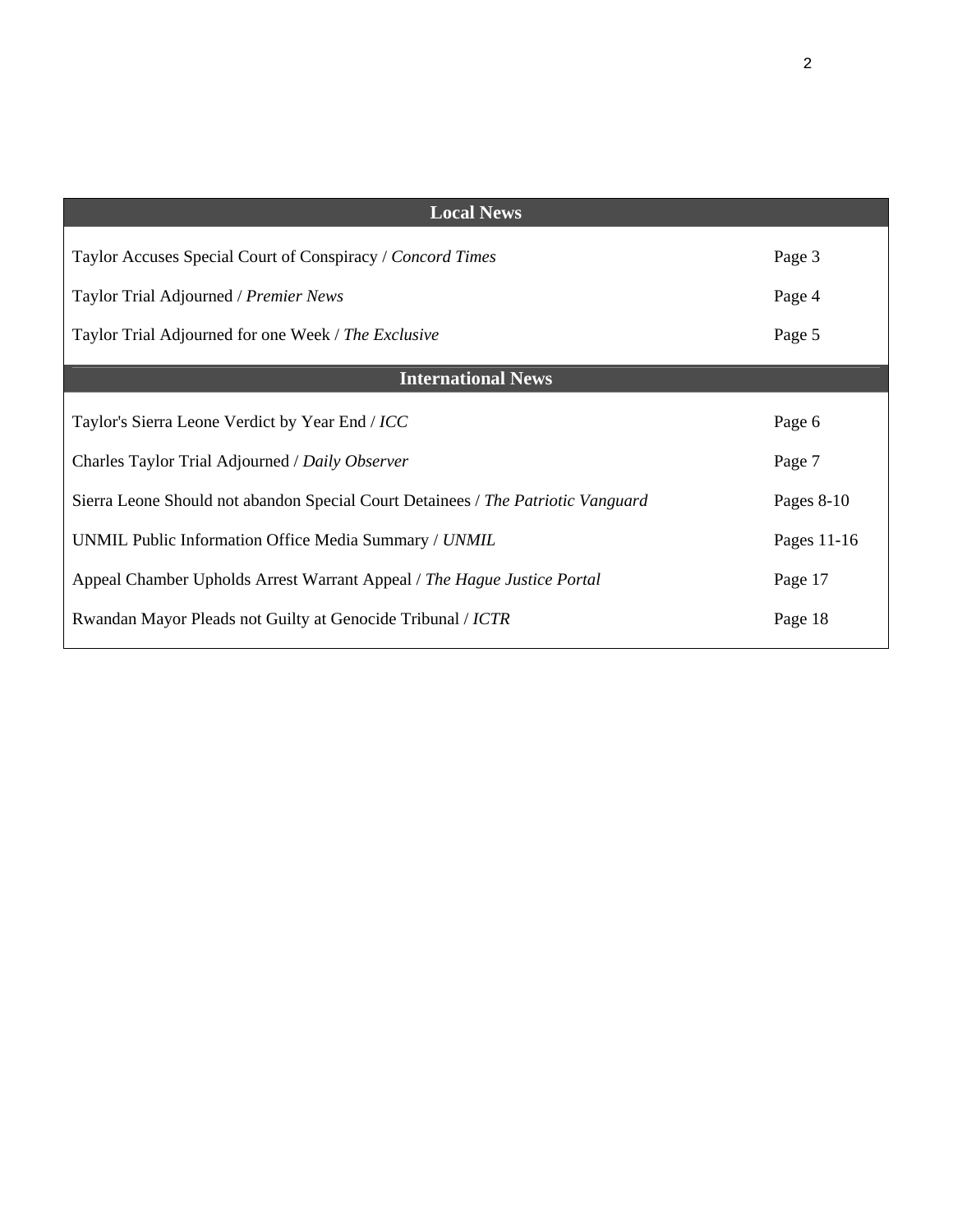### Concord Times Wednesday, 10 February 2010

# **Taylor accuses Special** Court of conspiracy

By Alpha Sesay<br>As the cross-examination of Charles Taylor drew to a close after almost two months, the former Liberian president repeated his claim that a conspiracy by western powers to oust him fro h Liberia is what landed him in the Special Court for Sierra Leone today.

Throughout your testimony to these judges, you have talked about a supposed conspiracy against you, and you have referred to this whole case as being soout 'let's get Taylor' and referred to is as a 'construct' - yes, Mr. Taylor?" asked lead prosecutor, Brenda Hollis.

"That is correct." Mr. Taylor responded, arguing that the conspiracy was led by Britain and the **United States** 

Ms. Hollis pointed out that in Mr. Taylor's own testimony, he had agreed that cooperation existed between his government and the United States Central Intelligence Agency (CIA) when Mr. Taylor was in power in Liberia. He had also told the court that the CIA had even tipped him off to an assassination attempt against him, Ms. Hollis said.

And yet, Ms. Hollis con tinued, if there was such cooperation between the CIA and Mr. Taylor's government, then the, CIA would have been working against the interest of the United States - which, according to Mr. Taylor, wanted him out of office.

'Was the CIA part of this supposed conspiracy against Charles Ghankay Taylor?" Ms. Hollis asked. "It could have been, be-

cause sometimes intelligence agencies do one thing on one side and do another thing on the other side. So it could have been," Mr. Taylor replied. Mr. Taylor also extended this supposed conspiracy against him to

the International Monetary Fund (IMF) and the European Union.

Asked whether former Sierra Leonean president, Ahmed Tejan Kabbah, was part of the conspiracy - considering that the Sierra Leonean president had constantly accused him of providing support to Revolutionary United Front (RUF) rebels in Sierra Leone - Mr. Taylor demutred.

"Of Kabbah is in a little different boat. Kabbah was doing what he had to do as president of Sierra Leone. I don't know as to whether he was part of that conspiracy. But Kabbah was doing what came natural for him as president of Sierra Leone given the situation," Mr. Taylor hies "So you are saying that

he was simply doing the bidding of others, Mr. Taylor?" Ms. Hollis enquired further.

"I would say that, yes," Mr. Taylor responded.

Responding to a question as to whether Maxwell Khobe, the former Nigerian commander of the West African peacekeeping force that was hased in Sierra Leone was part of the conspiracy, Mr. Taylor said no.

'No, Khobe is small potatoes. Khobe was doing what he was told to do. He's small potatoes," Mr. Taylor said. The former president also exempted other military commanders of the West African peacekeeping troops, including General Timothy Shelpidi, General Victor Malu and General Mujaltpero from involvement in the conspiracy against him.

"When it comes to these military people I don't put them in this conspiracy thing. These military people were more concerned about

getting their work done or whatever. No, they are not a part," Mr. Taylor  $-4id.$ 

These military commanders, all, at one point or the other, accused Mr. Taylor of providing support to RUF rebels in Sierra Leone

According to Mr. Taylor, former Nigerian president Olusegun Obasanjo was not part of the conspiracy against him, but was pressured<br>by the United States to arrest Mr. Taylor and transfer him to the Special Court for Sierra Leone. This pressure, according to Mr. Taylor, forced Mr. Obasanjo to vield to the conspiracy

Ms. Hollis, in disagreeing with Mr. Taylor's alleged 'conspiracy' theory told the former president that he was in court because he had brought untold suffering upon the people of Sierra Leone. Mr. Taylor disagreed with Ms. Hollis' allegation.

"And as the leader of the **NPFL** (National Patriotic Front of Liberia] and president of Liberia, your actions brought mimeasurable suffering to countless victims in Sierra Leone, to your African brothers and sisters, that's the truth of it, ian't it Mr. Taylor?" Ms. Hollis asked Mr. Taylor.

"That's not the wuth. I'll care about them more than you," Mr. Taylor responded.

As she concluded her oss-e camination of Mr. Taylor today, Ms Hollis has this to say to the former president;

"And Mr. Taylor, at the beginning of your testi-Hony on 14 July 2009, your defense counsel asked you if you were guilty of the charges on the indictment, and you daid you were not guilty of all these charges, not even a minute part of these charges.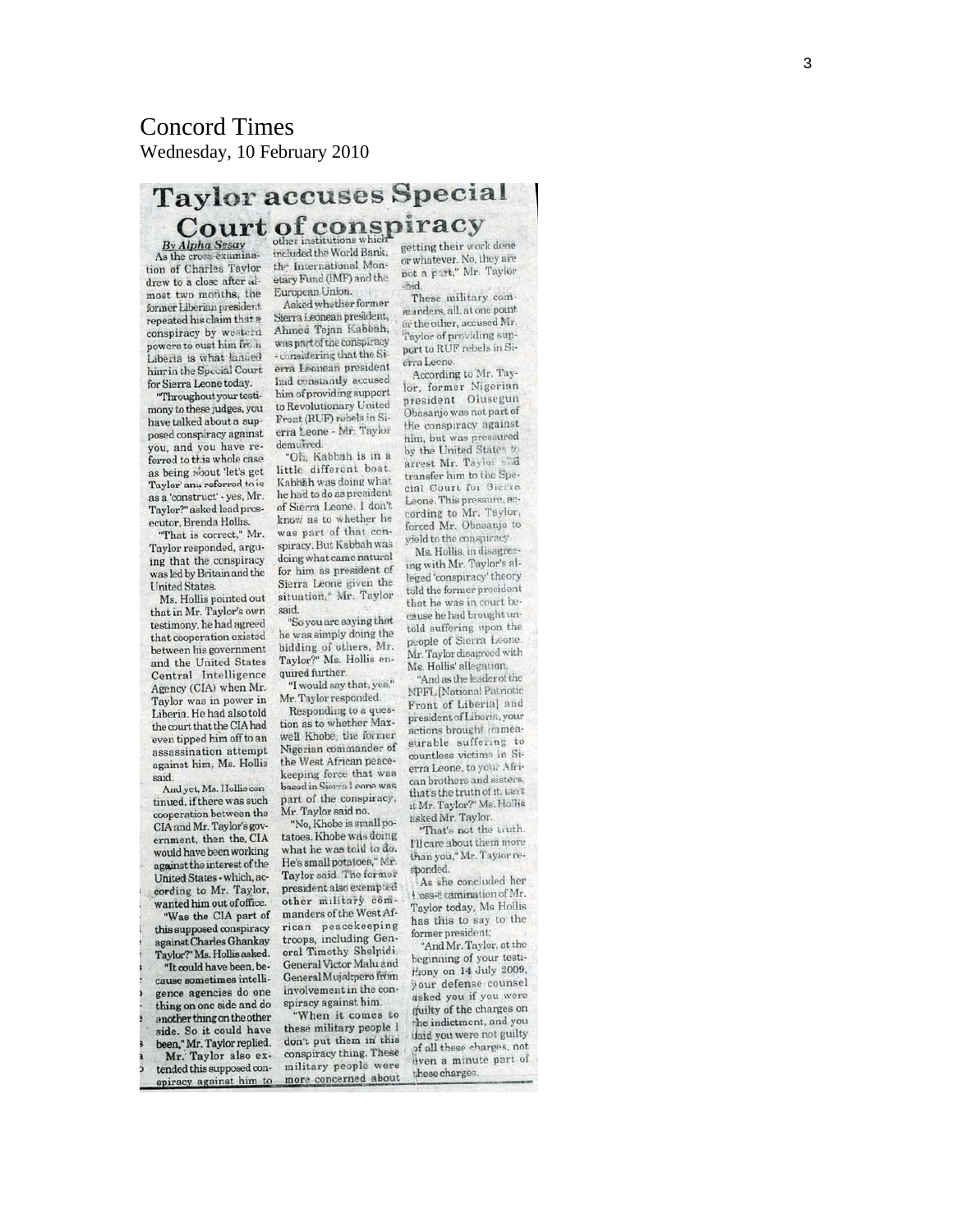# Premier News

Wednesday, 10 February 2010



Judges of the Special Court for Sierra Leone granted a Defence request to suspend Mr. Taylor's trial until next Monday.

week.

The Judges also lifted a restriction earlier placed on Mr. Taylor not to discuss his testimonies with anyone including his lawyers.

The Prosecution however disagreed with the Defence motion for adjournment. John Kollie transcribes eports from The Hague for the BBC Wold Service Trust.

Lead Defence Lawyer, Courtenay Griffiths said Mr. Taylor has identified some contentious issues from the Prosecution crossexamination and that he wants to discuss those issues with him (Griffiths) before the re-direct examination begins.

Mr. Griffiths reminded the Judges that during the crossexamination Mr. Taylor was restricted by the court not to discuss his testimonies with any one including his Lawyers.

Lead Prosecution L<sup>3</sup> vyer, Brenda Hollis disagreed with the justifications provided by the Defence for an adjournment.

In her ruling, Presiding Judge, Julia Sebutinde said the court was mindful of Mr. Taylor's

rights to consult counsel of his choosing and to have adequate time for the preparation of his defence. Justice Sebutinde also

for one week adjournment was reasonable.

The re-direct examination of Mr. Charles Taylor is expected to start next Monday February 15.

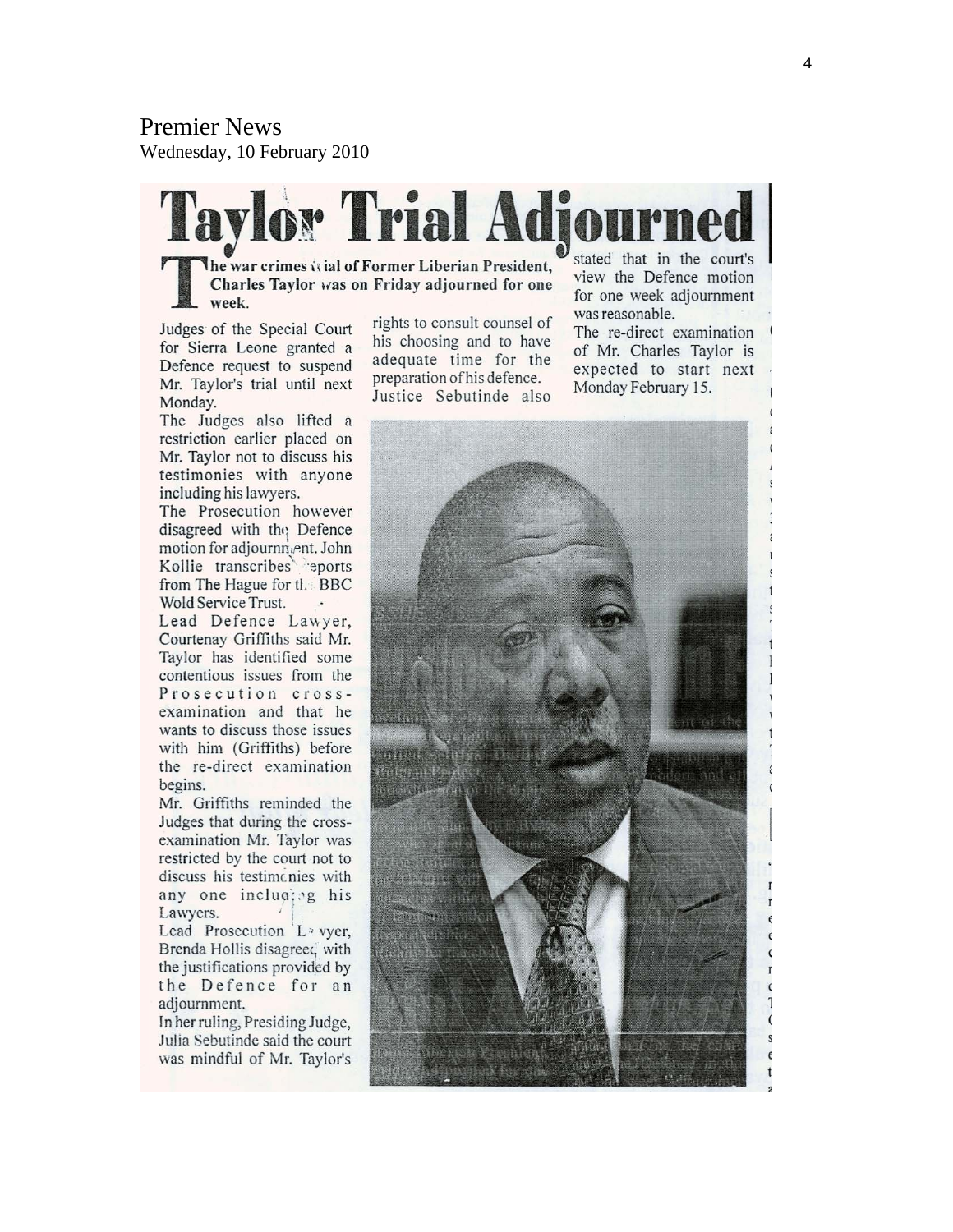

. The war crimes trial of Former Liberian President, Charles Taylor has been adjourned for one week. Judges of the Special Court for Sierra Leone granted a Defence request to suspend Mr. Taylor's trial until next Monday. The Judges also lifted a restriction earlier placed on Mr. Taylor not to discuss his testimonies with anyone including his lawyers. The Prosecution disagreed with the Defence motion for adjournment. John Kollie transcribes reports from The Haque for the BBC Wold Service Trust.

Lead Defence Lawyer, Courtenay Griffiths said Mr. Taylor has identified some contentious issues from the Prosecution crossexamination.He told the court that Mr. Taylor wants to discuss those issues with him (Griffiths) before the redirect examination begins.

Mr. Griffiths reminded the Judges that during the cross-examination Mr. Taylor was restricted by the court not to discuss his testimonies with any one including his Lawyars.

Lead Prosecution Lawyer, Brenda Hollis

disagreed with the justifications provided by the Defence for an adjournment.In her ruiing, Presiding Judge, Julia Sebutinde said the court was mindful of Mr. Taylor's rights to consult counsel of his choosing and to have adequate time for the preparation of his defence.Justice Sebutinde also stated that in the court's view the Defence motion for one week adjournment was reasonable. The redirect examination of Mr. Charles Taylor is expected to start next Monday February 15.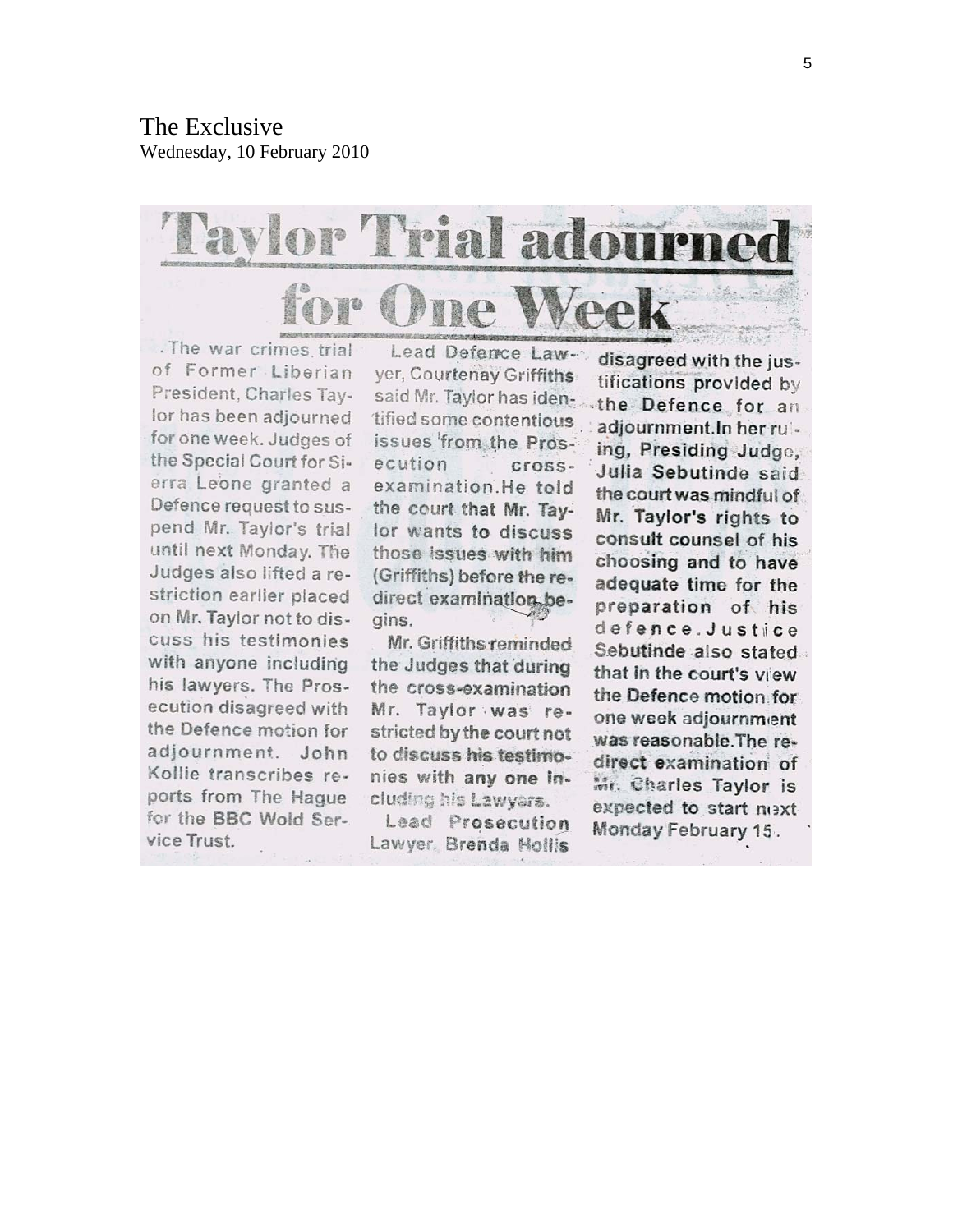ICC Tuesday, 9 February 2010

#### **Taylor's Sierra Leone verdict by year end**

By International Justice Desk



*The Hague, Netherlands* 

A verdict in the long war crimes trial of former Liberian President Charles Taylor is not expected until the e nd of this year, altho ugh the defense is cutting

back on witnesses, a prosecutor said on Monday.

Taylor, 62, denies all 11 charges of instigating murder, rape, mutilation, sexual slavery and conscription of child soldiers during intertwined wars in Liberia and Sierra Leone, in which more than 250,000 people were killed.

His trial by the UN-backed court for Sierra Leone in The Hague officially opened in June 2007, but was almost immediately adjourned after Taylor boycotted proceedings and fired his legal team. It began in earnest in January 2008.

Acting prosecutor Joseph Kamara of Sierra Leone told Reuters in an interview he was "optimistic that by the end of this year we should see a closure to this case." Any appeal could take three to four more months, he added.

The original prosecutor, American Stephen Rapp, said a year ago he expected a verdict early this year, a target that was later put back until mid-2010.

But Taylor's own evidence has dragged on. He took the witness stand in his own defense last July, and prosecutors only completed their cross-examination last Friday. He is expected to face more questions from his own lawyers before other defense witnesses are called.

Prosecutors say Taylor armed and directed Revolutionary United Front rebels to win control of neighbouring Sierra Leone's diamond mines and destabilize its government to boost his regional influence during the West African country's 1991-2002 civil war.

Taylor was indicted by the Sierra Leone court in June 2003 and, under US pressure, resigned from power two months later. He accepted asylum in Nigeria, but was later arrested there and transferred to The Hague in 2006.

He has denied supplying arms to Sierra Leone rebels, saying the British and US governments were involved in supplying arms to the region as both countries wanted him ousted from power. The United States wanted to gain control of the region's oil reserves, he has said.

Kamara said he heard on Sunday that the defense wanted to review its original list of 98 witnesses, "meaning that they want to reduce the number, which will help us to a large extent." Prosecutors called 91 witnesses before wrapping up their case last February.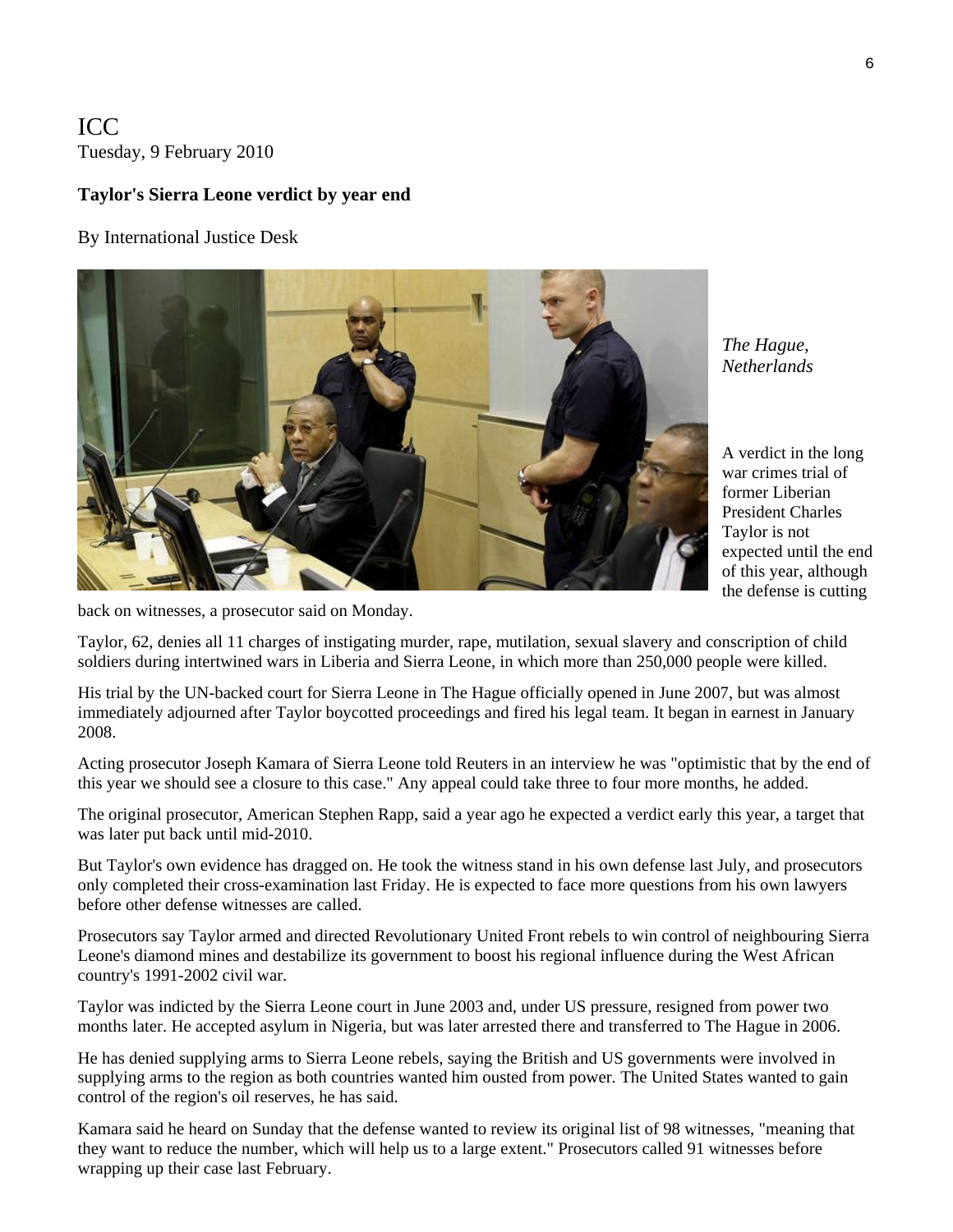# Daily Observer (Liberia)

Tuesday, 9 February 2010

### **Charles Taylor Trial Adjourned**



*Pending Re-examination of the Defendant* 

THE HAGUE – Judges of the Special Court for Sierra Leone have granted a defense request for a one-week adjournment of the trial of accused Liberian president, Charles Taylor.

The judges also granted a defense request Monday for restrictions on Taylor not to discuss his testimony with anyone, including his own lawyers.

When the court adjourned with the conclusion of Taylor's cross-examination by prosecutors on Friday, it was anticipated that the former president's defense lawyers would commence his re-examination. However, when the court resumed Monday morning, lead defense counsel for the defense, Courtenay

Griffiths, informed the judges that certain contentious issues had been identified in Taylor's crossexamination and that the former president wished to discuss those issues with his defense team before the commencement of his re-examination.

Lead prosecution counsel, Brenda Hollis, raised her objection to the defense application, but her objection was overruled by the judges.

Presiding Judge of the Chamber, Justice Julia Sebutinde, stated that it was part of Taylor's fair trial rights to consult a lawyer of his choosing and for him to be given adequate time to prepare his defense the oneweek adjournment requested by the defense, Sebutinde said, was not unreasonable.

Court was adjourned for one week and Taylor's re-examination is set to commence on Monday, February 15.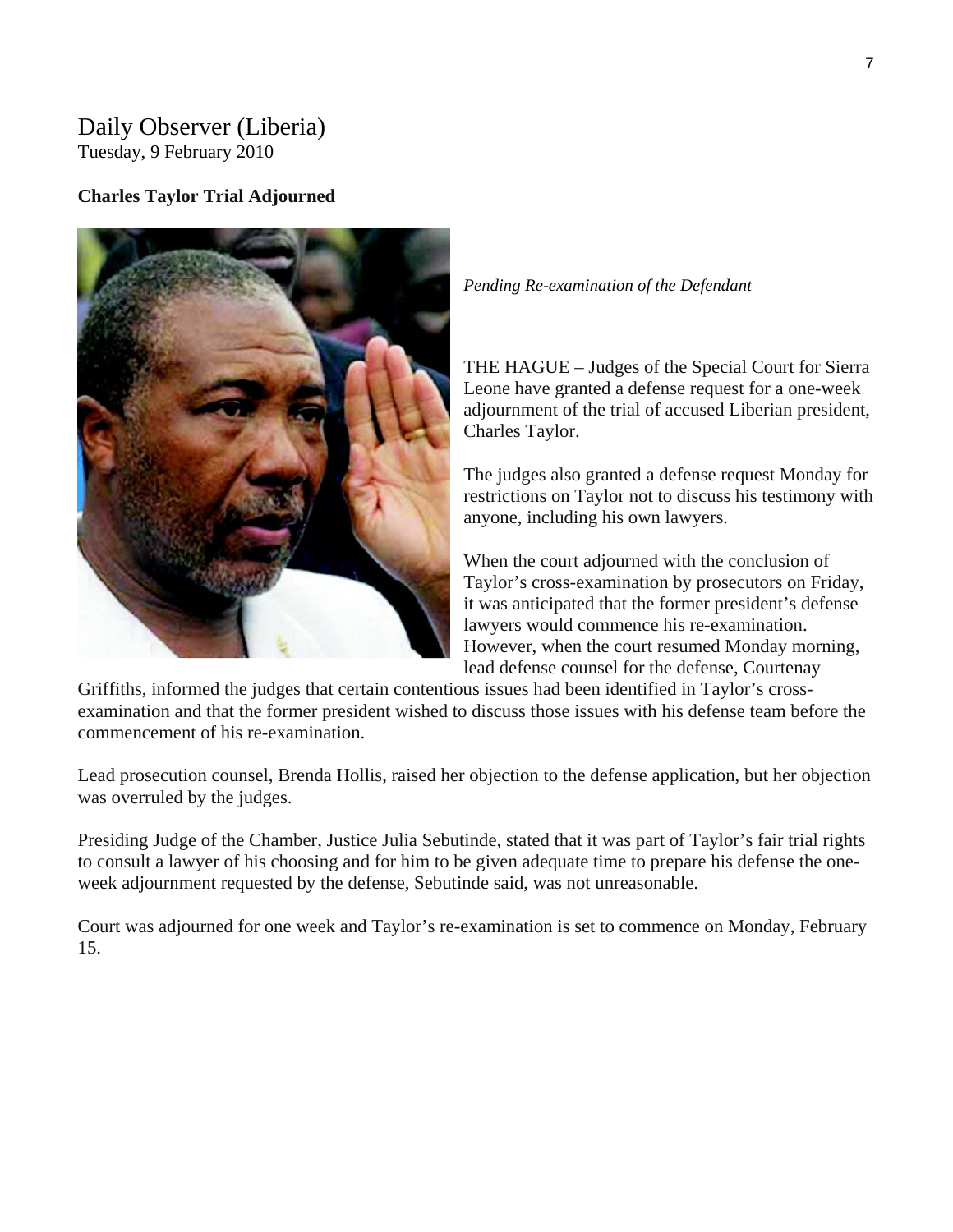# The Patriotic Vanguard

Wednesday, February 10, 2010

#### **S ierra Leone should not abandon Special Court detainees**

#### By Alfred Munda SamForay



Whether they are former rebels of the Revolutionary United Front (RUF) and the Armed Forces Revolutionary Council (AFRC), or people's heroes of the Sierra Leone Civil Defence Forces (CDF), the eight men serving prison sentences in the Republic of Rwanda for war crimes and crimes against humanity are citizens of the Republic of Sierra Leone who were sent to Rwanda on Sierra Leone passports. Unlike the United States detainees at Guantanamo Bay in Cuba, the three AFRC, three RUF and two CDF detainees at Mpanga Prison in

Rwanda are by no means beasts of no nation and should never be left to the goodwill and hospitality of the international community or the soon to dissolve Special Court for Sierra Leone.

The men in Rwanda are our prisoners held at our request by the international community for crimes allegedly committed by Sierra Leoneans against Sierra Leoneans in Sierra Leone. The body that sent these men to Rwanda, the Special Court for Sierra Leone, is also the brainchild of the government of Sierra Leone and the United Nations. Of course, a more sensible government and a less hypocritical international community of nations would have chosen genuine reconciliation through the much ignored Truth & Reconciliation Commission. But then, no one has ever accused our world leaders of being the best and brightest outcome of the evolutionary process, if there was such a thing as human evolution.

Be that as it may, it is my judgment that it is morally indefensible, socially abhorrent and politically suicidal (for those who have ears to hear) to simply dump these men on the international community. History recalls that this was the same way Pontius Pilate tried to wash his hands of the execution of Jesus Christ as though it was simply a Jewish affair when in fact it was Rome which sentenced Jesus to death for alleged crimes against the Roman Empire. Rather than peace through reconciliation, we as a nation chose to selectively prosecute a rather inconsequential minority of the warring factions. The resulting prisoners of such an ill-conceived judicial process are our national responsibility, regardless of which country actually holds these prisoners on our behalf. Though the task of incarceration has been delegated to Rwanda, the responsibility for these men has not and cannot be delegated. Responsibility, I was told in one of my graduate management classes, can never be delegated.

To start with, His Excellency, President Ernest Koroma, though he had no hands in the creation of the Special Court and probably wished that both the court and its problematic prisoners simply vanished – but they won't – has a moral and constitutional responsibility to be properly informed of the whereabouts and well being of these our brethren and to assure the nation that they are serving their sentences honorably wherever they are presently. We are, however, reliably informed that since their arrival in Rwanda, our citizens have never been visited by the Sierra Leone Ambassador to Ethiopia who is also accredited to Rwanda to ascertain their well being. We, therefore, implore His Excellency both as Chief Magistrate of the Republic and Father of the Nation to ensure as our glorious National Anthem instructs us that "No harm on thy children may fall. That blessing and peace may descend on us all."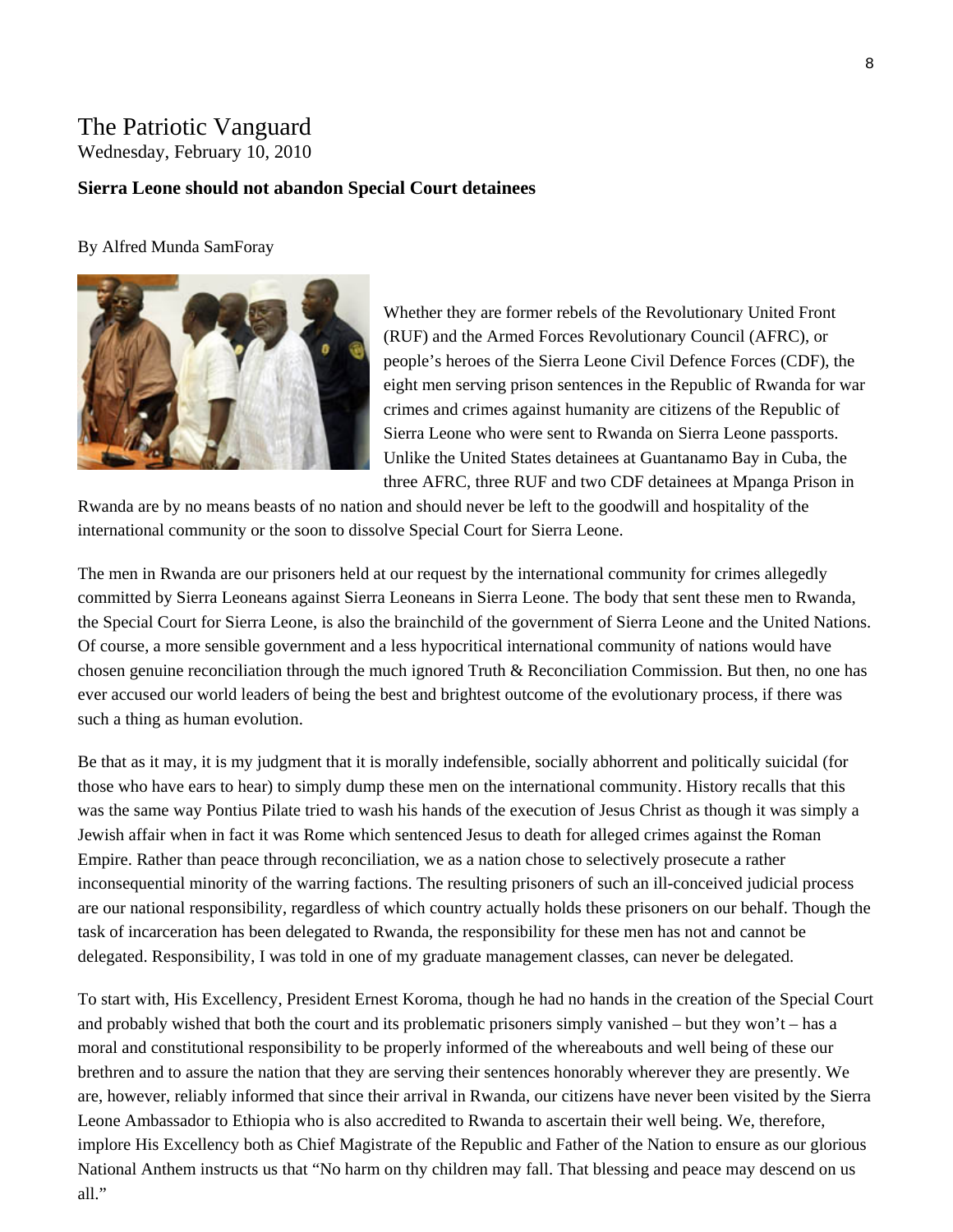It is also my understanding that there is a body in the Sierra Leone House of Representatives called the Parliamentary Oversight Committee on Human Rights whose role it is to make sure that all Sierra Leoneans – even those judged to be the least among us – are accorded the same basic human rights accorded to all our citizens at home and abroad. One would expect then that with respect to the Special Court detainees the Speaker of the House and both the Majority and Minority Leaders should as a matter of urgency get together and send a member of the Human Rights Committee to Rwanda to ensure that our citizens there are accorded the same rights accorded to all international prisoners.

For their part as the loyal opposition, the SLPP, I am told, made a half-hearted appeal to the Registrar of the Special Court to keep these men from being taken from Sierra Leone. As they say in America, the Opposition was a day late and a dollar short. What the SLPP should have done was not to have established the Special Court in the first place. Having established the tribunal in concert with the United Nations, the former SLPP government should have done everything possible to exempt the CDF which they themselves created and armed after their own soldiers connived with the RUF to twice remove them from power from prosecution. Having failed to exempt the CDF from prosecution, the SLPP should have at the very least provided moral and humanitarian support in cash and kind to the families of the CDF detainees. Having failed to do all of the above and having been evicted from power by the people for neglect of duty, what the SLPP parliamentarians should now do is to seek some form of collective redemption by working with the ruling APC government to ensure that not only they CDF they betrayed but the rest of our citizens presently incarcerated in Rwanda are in good hands.

Next, the citizens of Sierra Leone, although ordinarily nonchalant and pre-occupied with their perpetual poverty, should take a break from their usual falling down and getting up and demand of both the government and the Special Court to account for these men presently incarcerated in a country most of us only know for war and genocide rather than as the final arbiter of international justice. Where is Rwanda, anyway? And who decided to take our citizens to a place most of us have never been to or have any desire to go to? I know that Guinea has always been a place of refuge for our deposed heads of state – Siaka Stevens and Tejan Kabbah, to be sure – but why was Rwanda so eager to rid us of eight of our less desirable citizens? These are some of the questions an enlightened citizenry should ask its leaders.

Finally, there are also various civil society and student human rights groups in this country who should demand both from government and the Special Court how our citizens are doing in Rwanda. That at least is one way some of these groups can justify their existence. I am strangely amused by one such group known as the Child Rights Constitution World which claims that it is cruel for boys ten years and below to join the Poro Society. I was nine years old when I was joined and I would rather prevail on this group to inquire about the welfare of our citizens incarcerated in Rwanda as a far more appropriate utilization of their idle time. For the sake of transparency, I must state that I have spoken to some of the detainees in Rwanda including members of the CDF and RUF.

I am also informed that efforts are underway at the Special Court to send members of the immediate families designated by the detainees to Rwanda for a visit. I am personally convinced that the men are faring well considering in the case of the CDF they are serving sentences for offences I don't believe they should have been charged with, in the first place. As it is written, "If it were not so, I would have told you."

As many of you well know by now, I will not allow people in government or the Special Court to sleep well if the CDF detainees are not sleeping well. After all, the CDF came into being by an Act of Parliament which hired, armed and mobilized them to go to war on our behalf when our own national army rebelled against the constitutional government and a less than honorable international community abandoned our people and fled the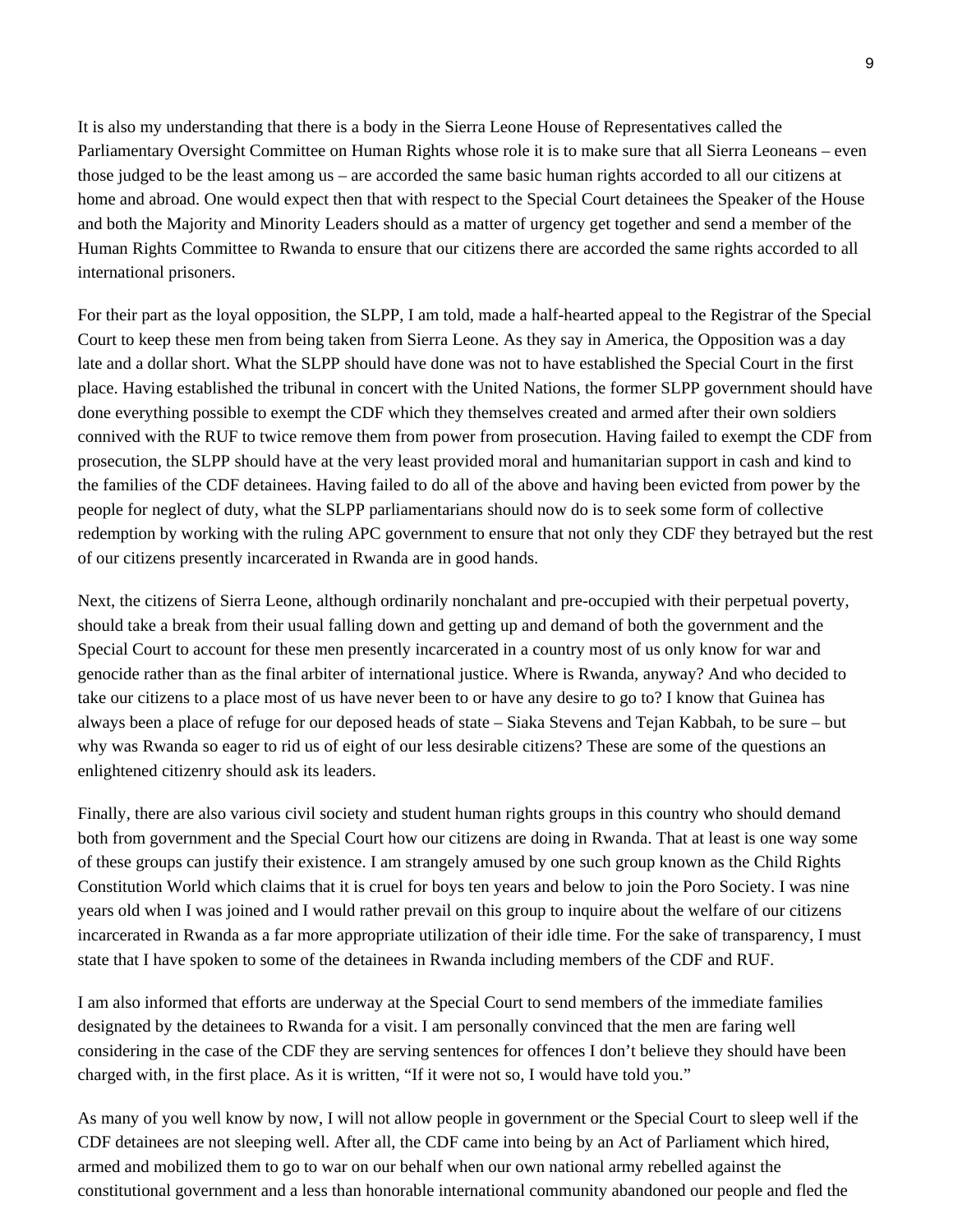country en masse. We were all fully aware that the main purpose for arming the CDF was to kill since the main purpose of war is to kill or be killed; and that's why we deployed the CDF. But no one should accept my word as fact that the detainees are fairing well. I am not a representative of the Special Court, the Government of Sierra Leone or the UN both of which created the Special Court and its never ending saga.

In short, Sierra Leone should never abandon any of our citizens abroad, whether saints or sinners. History will judge both the government and the people of Sierra Leone very harshly if we abandon our collective and individual civic and constitutional responsibilities to the international community. Posterity will hold us in very low esteem if we fail to stand up for the rights of our own citizens whether we like them or not. It was a profound national shame to allow Chief Sam Hinga Norman to die in a foreign prison. Now we have another opportunity to prove ourselves worthy of the freedoms for which Mr. Norman and his colleagues of the CDF fought and died. As the one hundredth member of the United Nations, Sierra Leoneans should not allow others to fight for our freedom, usurp our system of justice and assign to others the responsibility for our own citizens and still maintain our national pride among the community of nations.

We are, after all, the land of Unity, Freedom and Justice as inscribed on our Great Seal.

**Editor's note:** Rev. Alfred Munda SamForay is the former spokesman and adviser to the Hinga Norman Defence Fund and the Sierra Leone Civil Cefence Forces. He presently resides in Kenema, the Eastern Regional capital of Sierra Leone.

Photo: CDF leaders.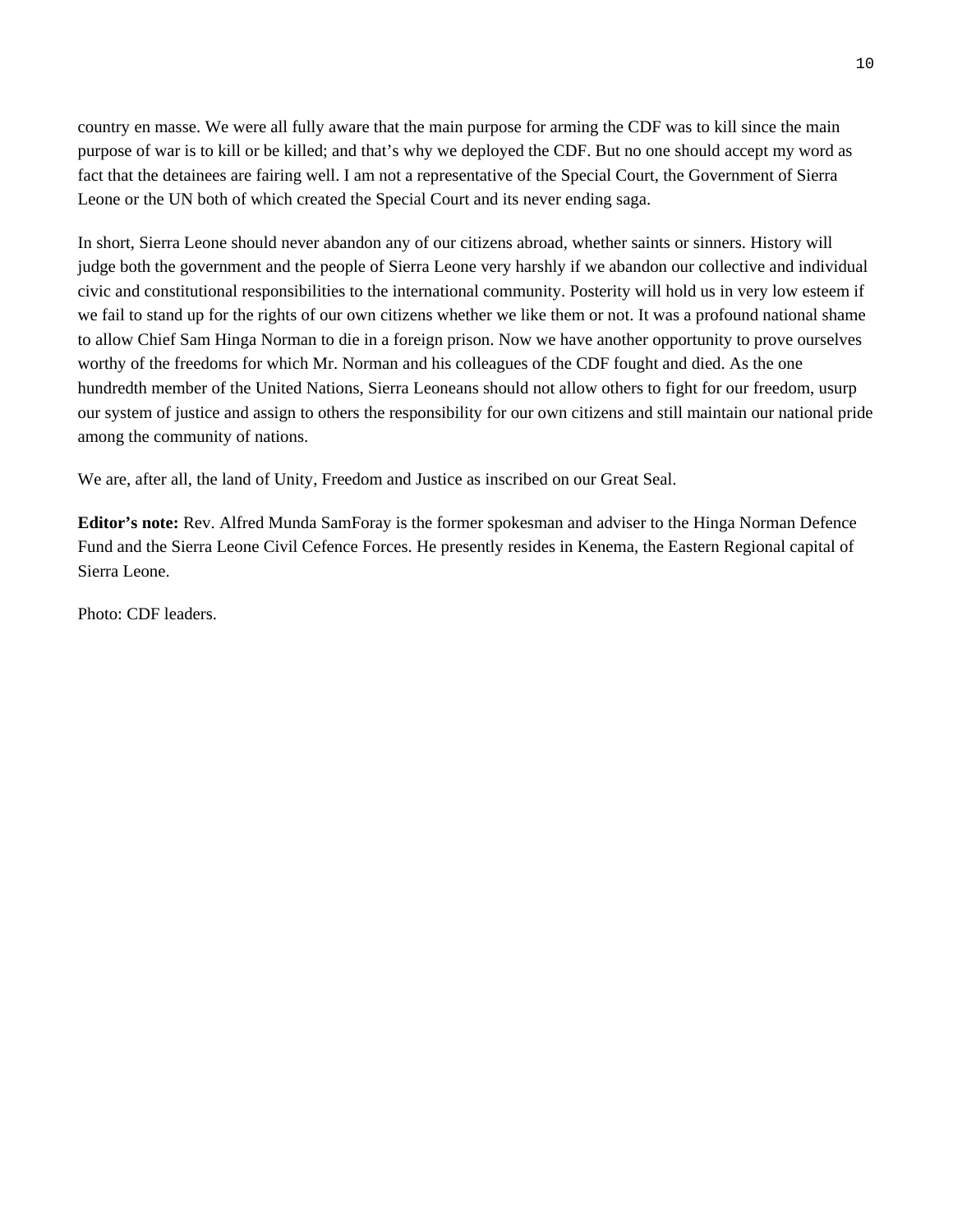

United Nations Mission in Liberia (UNMIL)

### **UNMIL Public Information Office Media Summary 9 February 2010**

*[The media summaries and press clips do not necessarily represent the views of UNMIL.]* 

# **International Clips on Liberia Taylor's S.Leone verdict by year's end: prosecutor**

Tue Feb 9, 2010

UNITED NATIONS (Reuters) - A verdict in the long war crimes trial of former Liberian President Charles Taylor is not now expected until the end of this year, although the defense is cutting back on witnesses, a prosecutor said on Monday. Taylor, 62, denies all 11 charges of instigating murder, rape, mutilation, sexual slavery and conscription of child soldiers during intertwined wars in Liberia and Sierra Leone in which more than 250,000 people were killed. His trial by the U.N.-backed court for Sierra Leone in The Hague officially opened in June 2007, but was almost immediately adjourned after Taylor boycotted proceedings and fired his legal team. It began in earnest in January 2008. Acting prosecutor Joseph Kamara of Sierra Leone told Reuters in an interview he was "optimistic that by the end of this year we should see a closure to this case." Any appeal could take three to four more months, he added. The original prosecutor, American Stephen Rapp, said a year ago he expected a verdict early this year, a target that was later put back until mid-2010. But Taylor's own evidence has dragged on. He took the witness stand in his own defense last July, and prosecutors only completed their cross-examination last Friday. He is expected to face more questions from his own lawyers before other defense witnesses are called.

## **Former Liberian Warring Faction Leader Arrested by US Authorities**

#### **Source: VOA 09 February 2010**

U.S. Immigration and Customs Enforcement Service has arrested the former leader of the Liberian Peace Council, one of the many factions during Liberia's 14-year civil war.George Boley was arrested January 15 in New York State and is being held on allegations of being in the United States without proper legal documents. Pat Reilly, spokeswoman for the U.S. Immigration and Customs Enforcement Service said Boley will have to appear before an immigration judge to defend the charges against him. "Mr. Boley was arrested on January 15th at the Peace Bridge which is on the border of the United States. He was asked to appear there upon entering the United States in November because it was suspected that he did not have documentation to be in this country legally," she said. Reilly said Boley is also being held on charges of committing extra-judicial killings in Liberia.

### **International Clips on West Africa**

### **Guinea**

# **Guinea leader picks union chief for key job**

February 09 2010 at 12:34AM m.iol.co.za

Conakry - Guinea's interim president has named a union leader to head a council charged with managing a transition from military to civilian rule, a decree read on state radio and television said on Monday. "Rabiatou Serah Diallo, secretary general of Guinea's National Workers Confederation, has been named president of the National Transition Council," the decree signed by interim leader General Sekouba Konate declared. The body will be composed of 101 Guineans from civil society,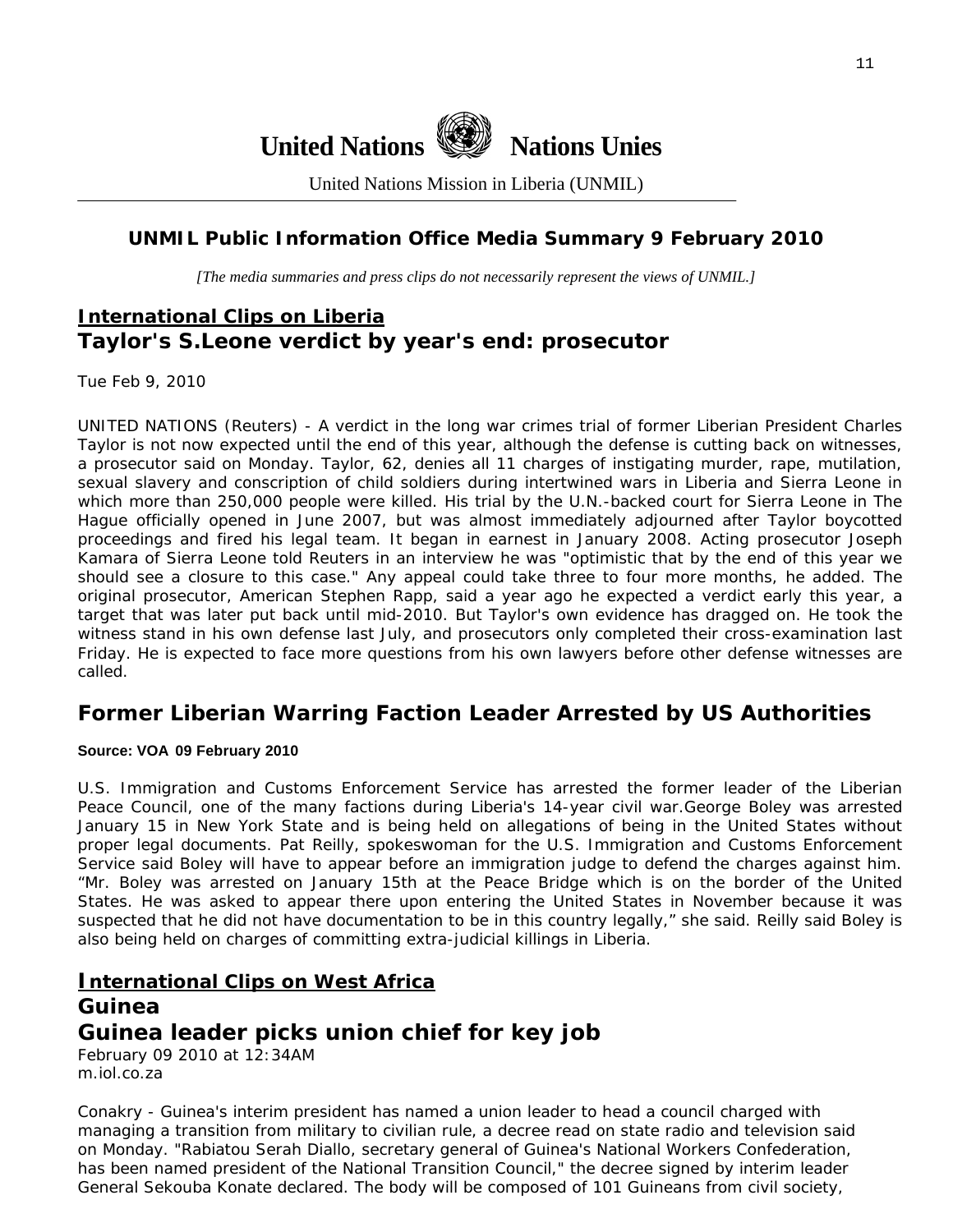political parties, religious groups as well as members of the ruling junta's council. They will have legislative responsibilities since the National Assembly was dissolved in December 2008 after the military seized power in a coup following the death of longtime strongman Lansana Conte. Serah Diallo gained international attention in 2007 as a leading figure in protests against the Conte regime. Guinea is involved in a delicate transition process after an accord was reached on January 15 that would pave the way for the West African nation to emerge from its political crisis and hold elections in June.

# **Cote D'Ivoire**

# **Ivory Coast rioters torch government building**

 ABIDJAN, Feb 9 (Reuters) - Rioters in western Ivory Coast burned down a local government building on Tuesday during a demonstration against the government's handling of voter registration in a much delayed election. Witnesses said over 1,000 demonstrators marched through the city of Vavoua as local security forces tried unsuccessfully to disperse them by firing shots in the air.

# **Overseas minister Vyalar Ravi to be Airlifted from Cote d'Ivoire**

### **The Times of India, 9 February 2010**

NEW DELHI: Overseas Indian Affairs minister Vayalar Ravi, who was injured in a car crash in Liberia, will be air lifted to India by a special aircraft tomorrow from Abidjan, the capital of Cote d'Ivoire. A senior official in the ministry said Ravi will be brought back home by a special aircraft having all the required medical support on board and it will arrive in Chennai tomorrow night. "The Minister's health is stable and he is recovering well," the official said.

Ravi was injured in a car accident at Monrovia in Liberia on February 4. He was on a tour to African countries including Ghana, Tanzania, Kenya, Liberia and Nigeria. The Minister was on his way to catch a flight to Nigeria, his next destination, before a speeding taxi ran into his car. After initial treatment at the John F Kennedy hospital in Liberia, Ravi was air lifted to Abidjan the next day where he was admitted to the PISAM hospital.

### **Local Media – Newspaper**

# **Executive Mansion Clarifies President Sirleaf's Directive to Employ UP Partisans**

(The News, The Analyst, New Democrat and New Vision)

- Addressing journalists in Monrovia, Presidential Press Secretary, Cyrus Badio said President Ellen Johnson Sirleaf's directive to her Ministers to begin employing Unity Party partisans in no way intended to dismiss civil servants and employ supporters of the ruling party.
- Press Secretary Badio clarified that the mandate was instead a response to concerns raised by UP partisans over the years.
- Since the President announced the decision there has been obvious disagreement to the mandate especially by opposition politicians.
- In an interview, Representative George Mulbah of the opposition National Patriotic Party (NPP) said the President's statement is intended to cajole Liberians to join the ruling party only to secure jobs amidst hardship in the country.
- Similarly, a local daily quoting two cabinet ministers who spoke on the basis of anonymity said they were dissatisfied over the President pronouncement.
- Meanwhile, the leadership of the Civil Servants Association has described as a return to the spoiled system, President Sirleaf's call for UP partisans to be given jobs.
- The President of the Association, Mr. Jefferson Elliott said the President's statement is an attempt to politicize the civil service and to give it what he called a partisan picture.

### **President Sirleaf Wants World Bank Hasten Projects in Liberia**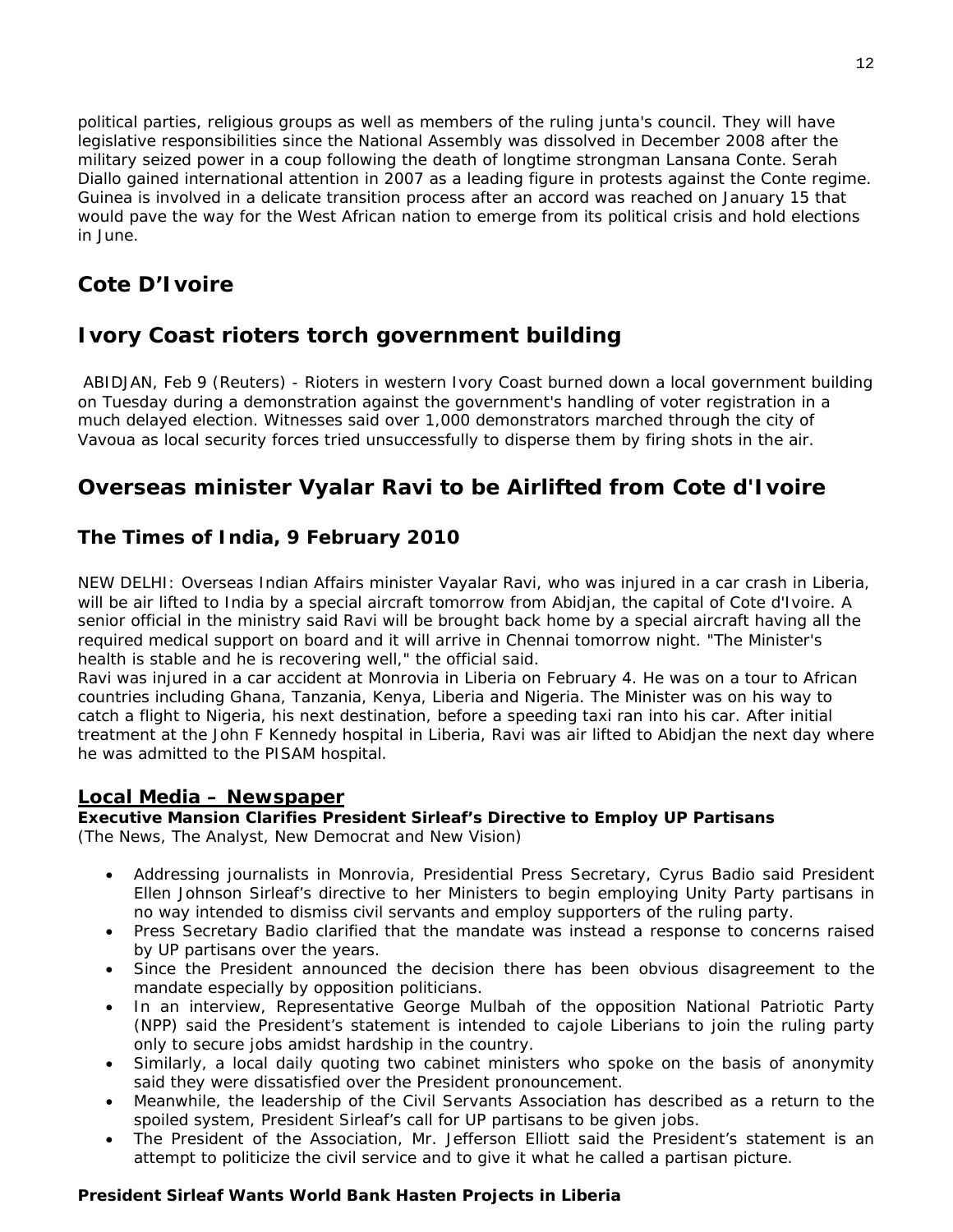(The Inquirer, The News, New Vision, The Analyst and The Informer)

- World Bank President Robert Zoellick has responded positively to a call by President Ellen Johnson Sirleaf to hasten the implementation of World Bank projects in Liberia.
- Mr. Zoellick said he understands the challenges post-conflict countries, particularly Liberia, have to face in meeting the high expectations of its citizens.
- During a meeting in Addis Ababa, Ethiopia with President Sirleaf, the World Bank President promised to urge officials overseeing World Bank projects in Liberia to act with urgency in putting in place measures that would shorten the bureaucratic hurdles delaying the implementation of the projects.
- The meeting between President Sirleaf and Mr. Zoellick was held to review current projects in Liberia funded by the World Bank, with specific emphasis on road construction and rehabilitation.

#### **Education Ministry, UNICEF Sign US\$8.4 Million Work Plan For 2010**

(Daily Observer and National Chronicle)

- The Education Ministry and the United Nations Children's Fund (UNICEF) Monday signed US\$8.4 million work plan for 2010.
- Education Minister Dr. Joseph Korto said the ministry and UNICEF usually signed a work plan that identifies a number of projects for implementation at the start of each year.
- Dr. Korto said projects identified include the construction of more schools throughout Liberia, production of school furniture and the enhancement of girl's education policy.
- At the same time, the Education Ministry and Core Education Skills for Liberian Youth (CESLY) have signed a memorandum of understanding.
- The MOU involves the effective implementation of the accelerated learning programme and the designing of a non-formal Literacy and numeracy curriculum to address the educational need of over aged and out of school youth.

#### **Gains Could Be Lost with Serious Security Gaps, Bad Police… Says ICG**

(New Democrat)

- The Brussels-based think tank, The International Contact Group has warned that serious security gaps in the country could see all the gains made since the departure of former President Charles Taylor melt away.
- The report recently released said public distrust of the Liberia National Police has resulted in increasing resort to mob violence.
- The report entitled "Liberia Uneven Progress in Security Sector Reform", highlights to the country's security reform which it says has serious gaps and big challenges.

#### **Finance Ministry Reports US\$7 Million Bank Balance**

(National Chronicle)

- The Finance Ministry has reported a bank balance of about US\$7 million to the House of Representatives.
- According to the Chairman of the House Finance Committee, Representative Emmanuel Nuquay the amount represents the last fiscal year 2008/2009.
- Representative Nuquay said the House will verify the amount reported to know how it was brought forth.
- He spoke Monday following discussion with Finance Minister Augustine Ngarfuan.
- The submission of the bank balances comes amidst calls by Representative Kuku Dorbor for government to present the documents.
- She stressed the bank balances would provide clarity as to how money allotted in the last fiscal budget was expended.

# **Lawyers Blame Police for the State Losing Cases**

(New Democrat)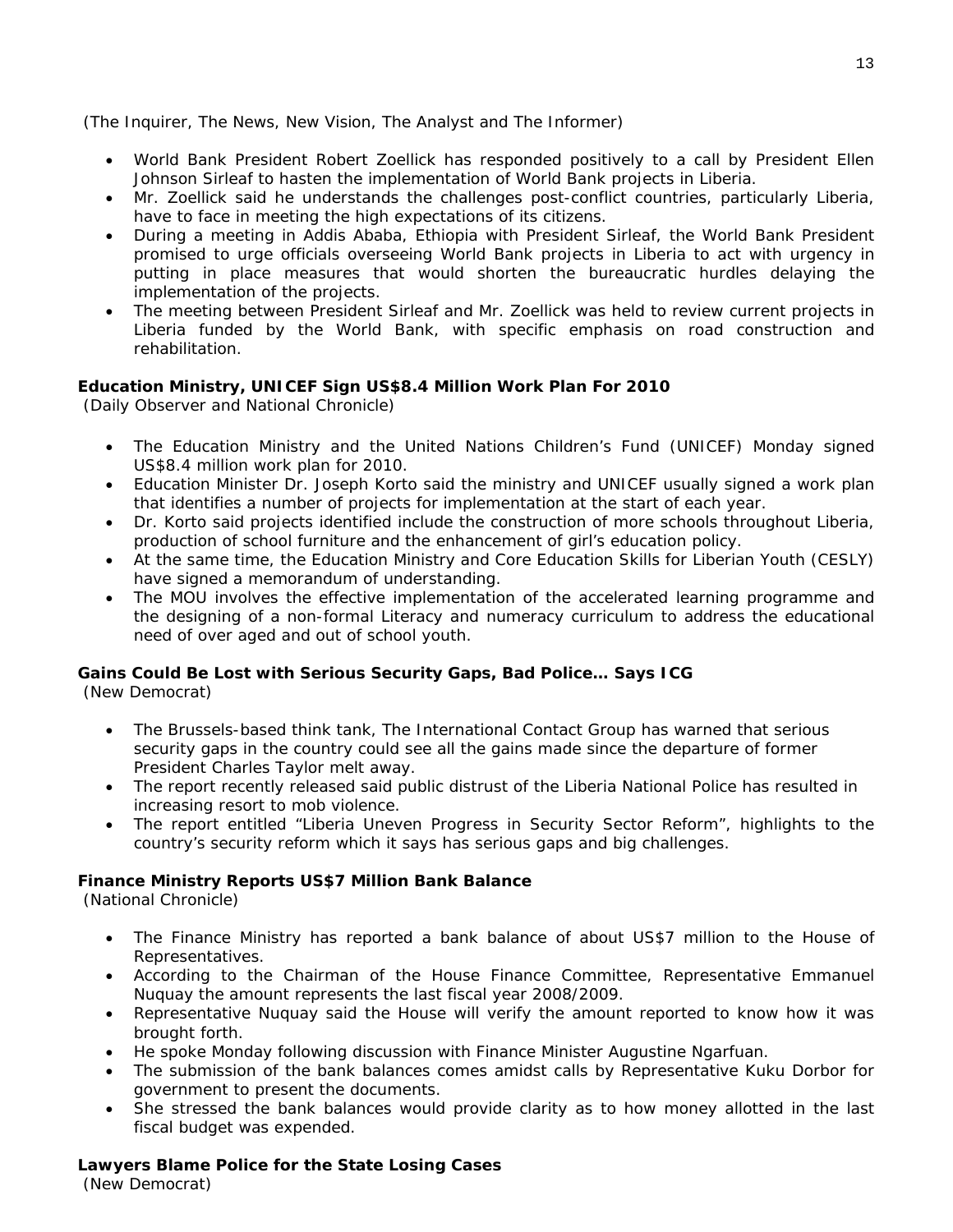- Lawyers in the country have blamed the police for contributing to state prosecutors losing major cases in the country.
- Speaking at the opening of the February term of court, the lawyers accused the police of gathering insufficient evidence in major cases before sending the matter to court saying this has been a key factor in losing cases that are to be won by Government.
- The lawyers' comments are in an apparent reaction to public concerns over the "continuous defeat" experience by Government especially in several high-profile cases.

### **125 Indian Women Peacekeepers Due in the Country**

(New Vision)

- About 125 members of the Indian Central Reserve Police Force (CRPF) are due in the country.
- Addressing the contingent, CRPF Director General (DG) Vikram Srivastava said they were not only representing the Force but also representing the country.''
- The contingent will be posted in the country for a year and will be accompanied by some male members as support staff.
- The Force's women will assist the Liberian administration which has been facing turmoil while the country has lost many lives due to the civil wars.
- CRPF's women personnel, who are trained as rigorously as their male counterparts, have previously been entrusted with various peacekeeping

#### **Former President Charles Taylor Trial Adjourned**

(New Vision, Daily Observer and The News)

- Judges of the Special Court for Sierra Leone have granted a defense request for a one-week adjournment of the trial of accused Liberian president, Charles Taylor.
- The judges also granted a defense request Monday for restrictions on Taylor not to discuss his testimony with anyone, including his own lawyers.
- When the court adjourned with the conclusion of Taylor's cross-examination by prosecutors on Friday, it was anticipated that the former president's defense lawyers would commence his re-examination.
- However, when the court resumed Monday morning, lead defense counsel for the defense, Courtenay Griffiths, informed the judges that certain contentious issues had been identified in Taylor's cross-examination and the former President wished to discuss those issues with his defense team before the commencement of his re-examination.
- Lead prosecution counsel, Brenda Hollis, raised her objection to the defense application, but her objection was overruled by the judges.

#### **Local Media – Star Radio** *(culled from website today at 09:00 am)*

#### **Angel Togba Murder Case Enters Crucial Stage**

- A medical doctor from the JFK is expected to clarify Tuesday whether or not the document from the hospital in the Angel Togba murder case was altered.
- Criminal Court 'B' Judge Blamo Dixon summoned Dr. Wilhelmina Jallah for the clarification based on a request by the parties.
- Defense lawyers Friday alleged someone added a phrase, 'trauma to the vagina and neck' to the medical chart from the hospital, which it described as dangerous to the interest of the defendants.
- Reports say the phrase is in the original document but is absent from the duplicates.
- Dr. Jallah's clarification could be crucial to the determination of the case the reports asserted.

### **President Sirleaf Wants Ministries Create Employment For UP Partisans**

*(Also reported on Truth FM, Sky FM, and ELBC)*

#### **"President Sirleaf Violated Constitution", Says Cllr Dempster Brown**

- Human Rights Lawyer, Cllr. Dempster Brown has provided a legal opinion on President Ellen Johnson Sirleaf's second term bid declaration at the National Legislature last month.
- According to Cllr. Brown, President Sirleaf grossly violated Article 58 of the Constitution.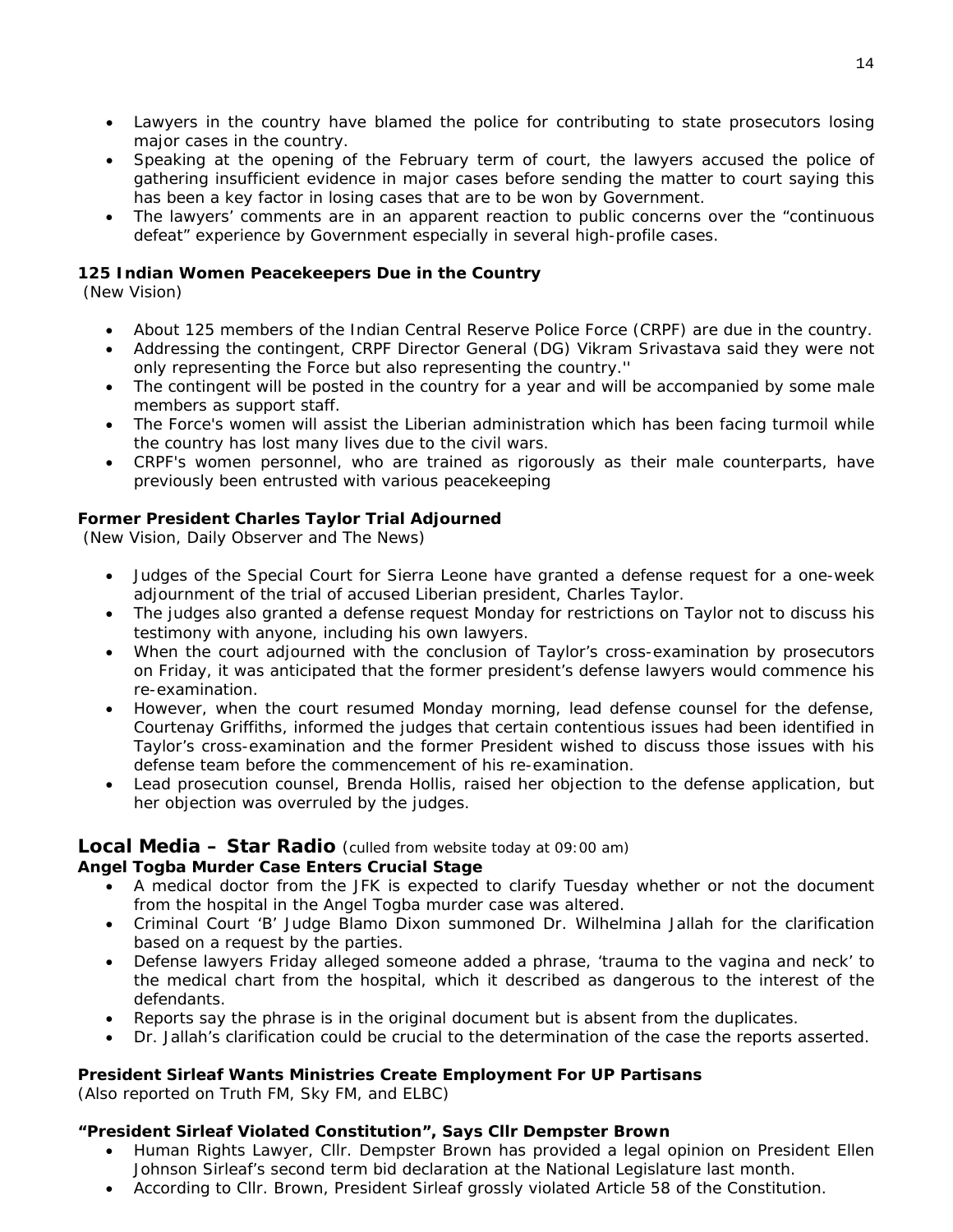- He argued the President was sworn in to protect and uphold the constitution and the event at the National Legislature was not meant for political declaration.
- He said although the President has a right to a second term, the forum used for her declaration put her in error.
- Cllr. Brown who is also Chairman of the Coalition of Human Rights Defenders believes the President committed an irreversible error.

#### **Youth And Sports Ministry Releases 2009 Progress Report, Pledges Commitment To Youth Develop**

- Youth and Sports Minister Etmonia Tarpeh has released the 2009 progress report of her ministry pledging commitment to youth development.
- In the two-page summary report, Minister Tarpeh describes the development of youth and sports as a critical factor for peace, stability and security.
- During the year under review, the Ministry says it provided US\$300,000 in subsidies to seven national youth organizations.
- The money, the Ministry said was intended to assist in developing the groups' organizational and program implementation capacities.

### **Education Ministry, UNICEF Sign US\$8.4 Million Work Plan For 2010**

### **Finance Ministry Reports US\$7 Million Bank Balance**

### **VICE Apologizes For 'Damaging' Documentary On Liberia**

- The owner of VBS.TV, VICE, has written an open letter of apology to Liberia for a documentary produced on the country.
- In the letter, the group said it apologizes for any harm the documentary may have caused the image of the country.
- The group said it really intended portraying the recovery of Liberia following 14 years of civil conflict.
- VICE is an American online television network that produced a documentary on Liberia which Government considers damaging to the image of the country.
- Last week Government expressed disdain over the documentary and said a formal communication would be sent to the Cable News Network (CNN) after it posted the video on its website. CNN is yet to respond to the Government's communication.

### **Radio Veritas** *(News monitored today at 09:45 am)*

### **World Bank To Hasten Projects In Liberia**

*(Also reported on Truth FM, Sky FM, and ELBC)* 

### **Government Halts Printing Of 'Critical' Newspapers?**

- [SIC]Reports say the Liberian government has ordered printing houses in the country not to print several newspapers for their critical stance against it, but the government has denied the reports.
- The newspapers include Heritage, New Democrat, Public Agenda and FrontPage Africa.
- A source said government gave the directive over the weekend.
- But two of the newspapers, New Democrat and Front Page Africa appeared on the newsstand Monday because the two newspapers have their own printing facilities.
- It is how not ever clear how the Public Agenda newspaper got printed amidst the reported directive to the Dremags printing house.
- But the Heritage newspaper was the only paper that did not appear on the newsstand Monday because the Dremags which usually prints the paper refused to print the paper.

### **Truth FM** *(News monitored today at 10:00 am)*

### **Criminal Court 'E' Judge Concerns Over Arrest, Detention without Indictment And Trial**

• The assigned circuit judge of Criminal Court 'E' has expressed concern over the arrest and detention of individuals accused without indictment and trial.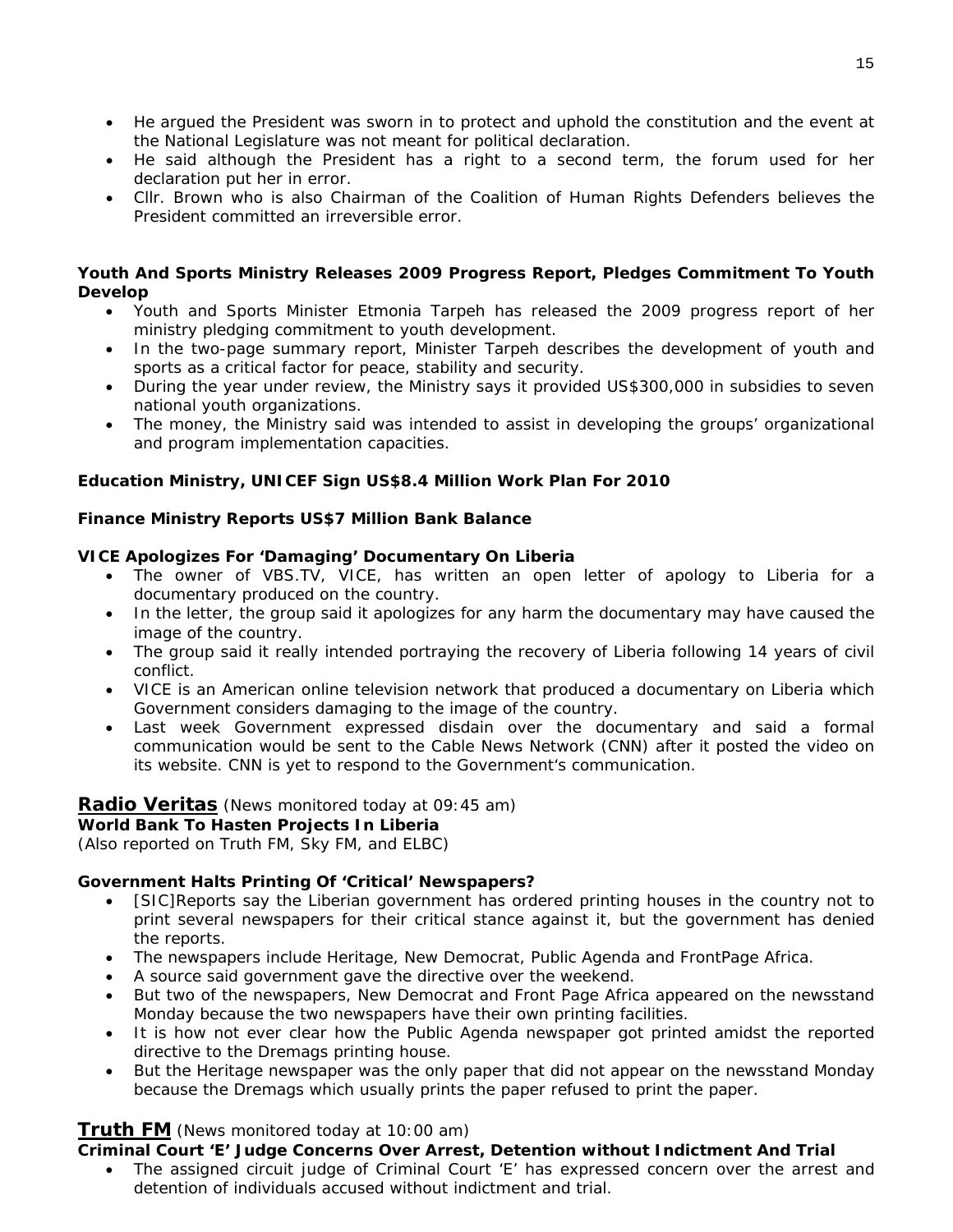- Speaking at the opening of the February term of court for assigned judges of the first judicial circuit, Judge Evelina Quaqua said the delay in indicting and trying of accused persons has a negative effect on the judiciary.
- Judge Quaqua urged the prosecution not to use the unwillingness of witnesses to testify due to fear as an excuse to delay the process but should provide security protection for victims and witnesses.

\*\*\*\*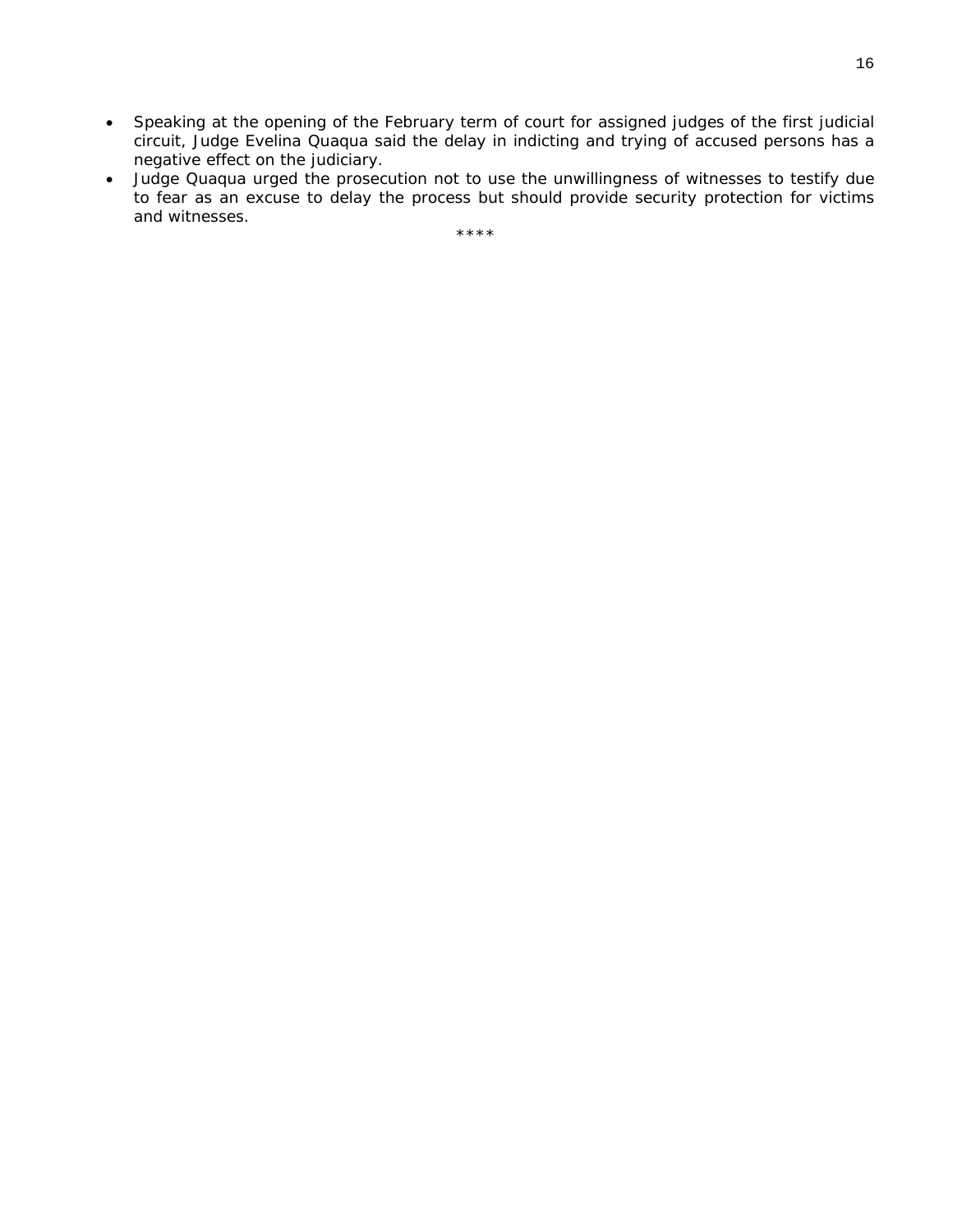### The Hague Justice Portal

Tuesday, 9 February 2010

### **ICC: Appeal Chamber upholds Arrest Warrant appeal**

The ICC Appeals Chamber has upheld the Proseuctor's appeal against the decision on the Al Bashir arrest warrant.

On 3 February 2010 the Appeals Chamber of the International Criminal Court (ICC) delivered its judgement upholding the Prosecutor's appeal against the Pre-Trial Chamber's decision to not include genocide in its warrant of arrest of Sudan President Omar Hassan Ahmad al-Bashir. The Appeals Chamber reversed the decision that the Prosecution had not provided sufficient evidence to include the crime of genocide. The Appeals Chamber found that the Pre-Trial Chamber applied the incorrect test in determining whether there were 'reasonable grounds' under Article 58 of the Rome Statute. The question will now be sent back to the Pre-Trial Chamber to decide on whether to include the genocide count, using the "correct standard of proof".

#### **Warrant of Arrest**

On 4 March 2009, Pre-Trial Chamber I at the ICC issued an arrest warrant for the President of Sudan, President Omar Hassan Ahmad al-Bashir for war crimes and crimes against humanity related to the situation in Darfur, Sudan. However, the Pre-Trial Chamber rejected the Prosecutor's request to include charges of genocide. The Majority held that Prosecutor had provided insufficient evidence to include the count of genocide. In its Decision, the Pre-Trial Chamber considered that if, on the facts provided, the existence of genocidal intention "is only one of several reasonable conclusions available […] the Prosecution Application in relation to genocide must be rejected as the evidentiary standard provided for in Article 58 of the Statute would not have been met."

#### **Prosecution Appeal**

On 6 July 2009 the Prosecutor filed an appeal against the decision of the Pre-Trial Chamber. The Prosecutor argued that the Pre-Trial Chamber applied the wrong legal test in relation to drawing inferences to determine "reasonable grounds" under Article 58 of the Rome Statute. According to the Prosecution, while the Pre-trial Chamber recognised that the applicable legal standard is one of reasonable grounds to believe, it in fact applied a higher level of proof which is only necessary for a conviction at the trial stage - beyond reasonable doubt –by requiring that the dolus specialis of genocide be the only reasonable conclusion to be drawn.

The Prosecution argued that by applying the incorrect legal test, the decision imposed an evidentiary burden inappropriate for the stage of proceedings. Citing the ICC's own jurisprudence, the International Criminal Tribunals for the former Yugoslavia and Rwanda, as well as the European Court of Human Rights, the Prosecution argued that such a standard has no foundation in either statute or applicable law. The Prosecution submitted that the correct approach to drawing inferences under Article 58 is provided by Judge Ušacka in her Dissenting Opinion, determining that the Rome Statute "proscribes a progressively higher evidentiary threshold […] at each stage of proceedings", which at the pre-trial stage for a warrant of arrest is only 'reasonable grounds to believe'.

#### **Appeal Chamber Decision**

The Appeals Chamber held that the evidentiary threshold at the pre-trial stage for the issuance of an arrest warrant ("reasonable grounds to believe") must be distinguished from the threshold required for the confirmation of charges ("substantial grounds to believe") or for conviction ("beyond reasonable doubt"). The Appeals Chamber stated that the Pre-trial Chamber "should not require a level of proof that would be required for the confirmation of charges of for conviction". Thus, by requiring the Prosecutor to establish that the existence of genocidal intent is the only reasonable conclusion based on the evidence, the Pre-trial Chamber required proof of genocidal intent "beyond reasonable doubt" rather than the lower threshold of "reasonable grounds to believe".

The Appeals Chamber therefore found that the Pre-Trial Chamber had made an error of law in coming to its decision on the arrest warrant. The issue will therefore be sent back to the Pre-Trial Chamber, which will now decide whether to add the crime of genocide to the existing seven counts of crimes against humanity and war crimes, including murder, extermination, torture and rape.